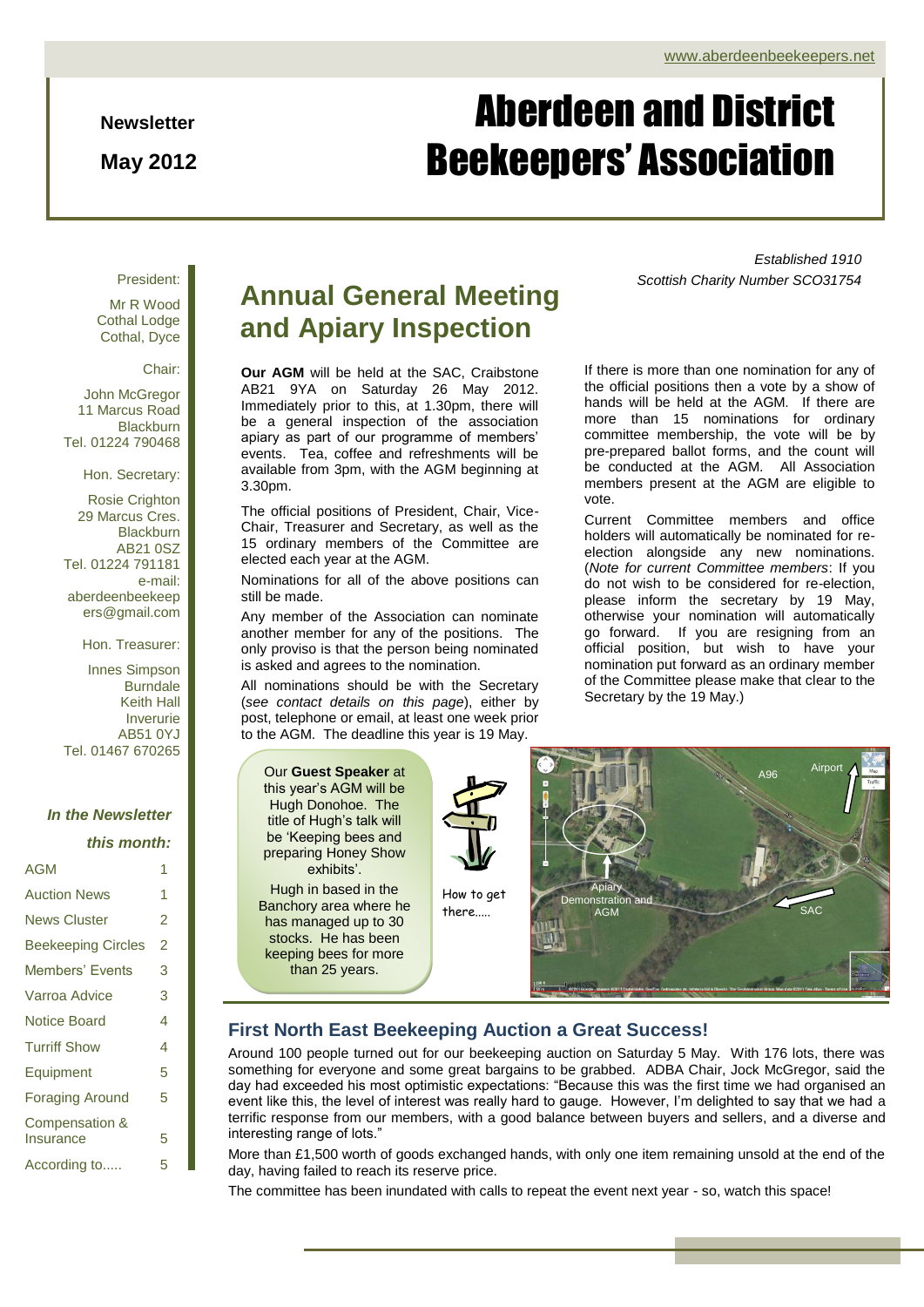## **NEWS CLUSTER**

- $\ddot{+}$  Looking forward to our forthcoming AGM, the following documents are distributed with this newsletter:
	- i. Minutes of the Annual General Meeting held in the Engineering Lecture Theatre, S.A.C. Craibstone, Bucksburn on Wednesday 25th May, 2011
	- ii. The Chair's report
	- iii. The Treasurer's update
- **↓** Picking up on last month's report on bees' preference for local wild flowers, member Ian Mackley writes: If anyone is thinking about following up your lead on wildflower growing, I can recommend Scotia Seeds <http://www.scotiaseeds.co.uk/index.php> who offer a 'Bird, Bee and Butterfly' mix of Scottish wildflower seeds.
- $\triangle$  A communication has been received from the President of the Scottish Beekeepers' Association, Phil McAnespie concerning an e-mail in circulation from Phil Chandler. It seems that Mr Chandler is promoting insurance cover for beekeepers, inferring in the process that the SBA is supportive of the pesticide industry. Mr McAnespie refutes this allegation, and asks that we point out to local association members that "the Insurance and Compensation Scheme included in the SBA membership is extremely good, affordable and more than adequate". (See the panel on page 5 regarding the SBA's insurance and compensation schemes.)
- $\ddot$  Still on the subject of insurance, our Treasurer has recently confirmed that the ADBA's own Public Liability policy covers "The committee and members for the time being of the Aberdeen & District Bee Keeping Association".
- $\downarrow$  In last month's newsletter we included a plea from Dr Alan Bowman and his research team at the University of Aberdeen for Varroa infested combs to be sent to him for the purposes of an important new research project into Varroa control. Dr Bowman has advised us that another method of providing mites for the research would be to use the icing sugar method of removing them from adult bees. He provides the following model:
	- Find a glass jar ideally a Kilner-type of jar with a screw top and separate lid – and cut/fit a lid of fine wire or cloth mesh, too fine for bees to escape, but large enough for debris and icing sugar to pass

through.

- Pour 100 ml of water into the jar and mark to show the space occupied by this volume. Drain and dry the jar.
- Find a light coloured or white tray/dish into which you will later shake the sugar with any mites present. Paper will do in a sheltered place.
- Shake some 300 bees into the jar (300 closely-packed bees occupies approx 100 ml). This is best done by creating a long funnel with a piece of card, placing the end of the funnel into the jar and shaking bees from one or more frames into the funnel. Shake the bees into the bottom or the jar to gauge their volume against your 100 ml mark.
- Put on the mesh lid and add about 2 tablespoons of icing sugar, shaking it over the bees.
- Shake the bees and sugar, adding more if necessary, to coat the bees well. Let the jar sit for 1-2 minutes.
- Tip the jar upside down over the lightcoloured tray/dish/paper, with the mesh in place, and shake out the icing sugar. Continue to shake for at least one minute to be sure you have all the mites that may be present.
- Check the sugar for mites. Add water to see the mites more easily.
- Return the bees to their colony. They will survive after cleaning up!

If you can supply brood comb frames from *Varroa* infected colonies, or mites isolated using the above method, please contact Dr Bowman by e-mailing: [varroa-project@abdn.ac.uk](mailto:varroa-project@abdn.ac.uk) or by phone on 01224 272877

The Association traditionally has a stand at the **Turriff Show**, being held this year on Sunday 5 and Monday 6 August, where there is always a great interest in bee-craft and the work of local beekeepers.

Members are urged to assist us in maintaining our profile at this important north east event. You can do so by providing honey as well as other products of the hive, both for show and for sale. Entries must comply with the specifications published by the Show organisers, and reproduced on page 4.

*For more information, contact the Chair or the Secretary*

### Beekeeping Circles

If you would like to join an existing beekeeping circle in the following areas, contact -

Helen Anderson, based in **Inverurie**, on 01467 620750, e-mail: [sh.and@gmx.com](mailto:sh.and@gmx.com) Graham Torrie, based in **Torphins**, on 013398 82038, e-mail[: grahamtorrie002@btinternet.com](mailto:grahamtorrie002@btinternet.com)

*The initiative relies on individual members volunteering to compile and share (with permission) a list of names and contact numbers of other beekeepers in their local area, then to take things forward as the members of the circle deem fit. If you would be prepared to co-ordinate a beekeeping circle in your own area, please contact Graham Torrie.*

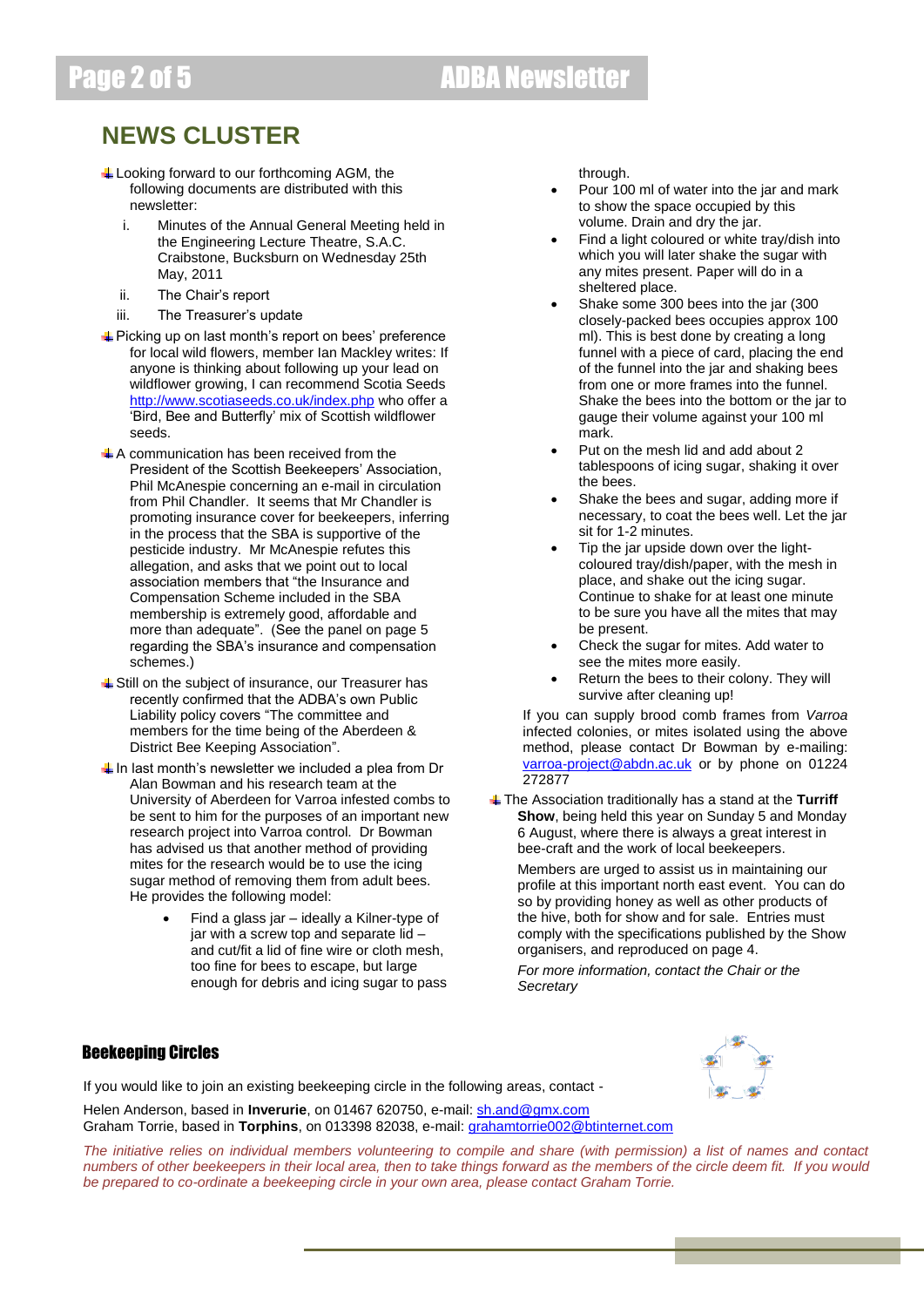## Page 3 of 5 ADBA Newsletter

## $\geq$  $\bf \Phi$  $\Xi$ <u>lo</u>  $\bf \Phi$  $\equiv$ ัษ<br>``  $\geq$  $\bf \Phi$  $\blacksquare$ t**JO**

#### **APIARY DEMONSTRATION**

Thursday 17 May at 7.00pm

Demonstration to take place at Aquherton, AB51 0XH (postcode approximate, but apiary signposted from the Dunecht-Kintore road and off the A96 roundabout west of Blackburn)

#### **APIARY DEMONSTRATION**

Sunday 17 June at 2.30pm Swarm Control Oldmeldrum

*(Site will be signposted on Inverurie/Oldmeldrum road close to 'HOODLES' the children entertainment facility at North Mains, Oldmeldrum)*

#### **SCOTTISH BEEKEEPERS ASSOCIATION CENTENARY CELEBRATION CONFERENCE**

Saturday 15 and Sunday 16 September 2012 at the Stirling Management Centre, University of Stirling

Over the two days, there will be a series of lectures by Prof Robert Paxton, Prof Keith Delaplane, Prof Robert Pickard, and Dan Basterfield NDB.

Accompanying the lectures will be trade stands, local associations' displays, workshops, demonstrations and beekeeping exhibits. The highlight of the celebration will be a centenary dinner and ceilidh.

To download a booking form, visit [http://www.scottishbeekeepers.org.uk/About/S](http://www.scottishbeekeepers.org.uk/About/SBACentenary.aspx) [BACentenary.aspx](http://www.scottishbeekeepers.org.uk/About/SBACentenary.aspx)

#### **APIARY DEMONSTRATION**

Saturday 9 June at 2.30pm

General Inspection, dealing with oil seed rape

> Association Apiary, SAC, Craibstone, AB21 9YA

The Scottish Government Science and Advice for Scottish Agriculture (SASA) and Scottish Agricultural College (SAC) are holding a

#### **BEE HEALTH DAY**

Saturday 19 May 2012

9.30am – 5.15pm

Craibstone Estate, Bucksburn, Aberdeen, AB21 9YA

*(teas, coffees and lunch will be provided - please notify us of any special dietary requirements)*

A full day of lectures and practical sessions covering: AFB, EFB and other Bee Diseases, Apiary Hygiene, a Shook Swarm demonstration and Integrated Pest Control

**To book your place or for more information contact:** 

Alison Knox, P Spur, Saughton House, Broomhouse Drive, Edinburgh, EH11 3XD *Tel:* 0300 244 9836

*Email:* [Alison.knox@scotland.gsi.gov.uk](mailto:Alison.knox@scotland.gsi.gov.uk)

**Please note that there will be a cost of £25.00**  (cheques should be made payable to "SAC")

Last month, **A Member Asked.....**are there any views on the optimum Varroacide to use this coming year?

The best advice on the subject is that provided by The Food and Environment Research Agency (FERA) and publicised on its BeeBase website [\(https://secure.fera.defra.gov.uk/beebase/\)](https://secure.fera.defra.gov.uk/beebase/)

Information about Varroa, including monitoring methods, resistance management and treatment information, is available in the FERA advisory leaflet "Managing Varroa". It can be downloaded from

<https://secure.fera.defra.gov.uk/beebase/index.cfm?pageid=93>Members without access to the Internet can obtain a free copy by writing to: National Bee Unit, The Food and Environment Research Agency, Sand Hutton, York, UK, YO41 1LZ The following is an extract from FERA's advisory document on Varroa treatment:

#### **"INTEGRATED PEST MANAGEMENT (IPM)**

"IPM means using a combination of different control methods at different times of the year in order to keep the varroa mite population to such a level as it causes no significant harm to a bee colony.

"IPM allows the beekeeper to choose the products or methods appropriate to them. It encourages careful monitoring so that treatments are used in line with known risk. A record should be kept of treatments applied.

"Chemical treatments have been used for a number of years in Wales, based on a combination of Apiguard (other thymol based treatments are now licensed) and oxalic acid. These offer a very simple means of controlling mite numbers effectively. It is particularly useful to beginners and should be seen as an important part of an IPM approach that can be adapted as necessary."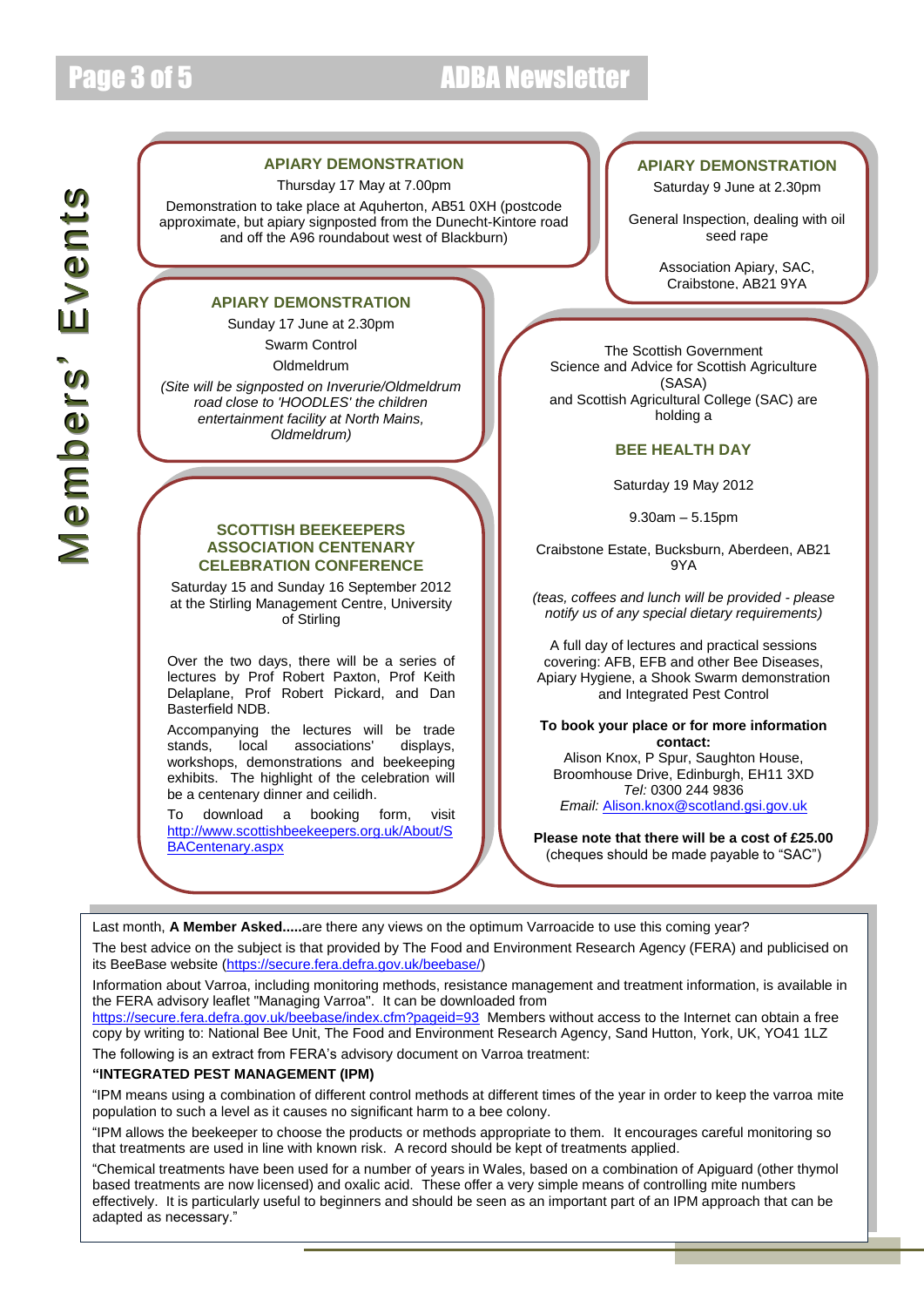## **ADBA Newsletter**



## **Notice Board**

#### **Site Wanted**

I am a member of the association and am trying to find a heather location for my bees in July. I live in Tarves and my bees are currently at a rape site near Pitmedden.

If you can help, please contact Stuart Barclay at:

[stugetwet@yahoo.co.uk](mailto:stugetwet@yahoo.co.uk)

#### **Steele & Brodie Hive Parts**

(1st of single walled hives) Brood box with Frames (drawn

comb); 12 supers some with drawn frames; crown board; travel screen

Given a little woodworking skills, enough to create two hives

NB Frames identical to standard BS frames. **Nil cost**

For further info: contact John McGregor on 01224 790468

**9-frame radial extractor** (electric) – FOR HIRE £10 per hire period

**Steam wax melter** – available ON LOAN £10 deposit

Both items available from: Jock McGregor, 11 Marcus Road Blackburn. Tel. 01224 790468

### **Aberdeen Bee Supplies**

Jock McGregor is the local agent for Thorne Beekeeping Equipment. Contact him on 01224 790468 or e-mail: [AberdeenBeeSupplies@hotmail.com](mailto:AberdeenBeeSupplies@hotmail.com)

### **SCHEDULE FOR THE TURRIFF SHOW**

Section 4 - honey

59. Two 1lb. Jars of Liquid Light Honey.

60. Two 1lb. Jars of Liquid Medium or Dark Honey. (excluding Bell Heather)

61. Two 1lb. Jars of Granulated Blossom Honey

(excluding Creamed/Soft Set Honey).

62. Two 1lb. Jars of Creamed/Soft Set Honey.

63. Two 1lb. Jars of Ling Heather Honey.

64. Two 1lb. Jars of Liquid Bell Heather Honey.

65. Two 8oz. Cut Comb Containers with clear clip-on lids of Cut Comb

Blossom Honey 7-9oz. each.

66. One Shallow or Standard Frame.

67. One Cake of Beeswax (weight not less than 8oz.).

68. Beeswax for retail trade not less than 8oz. in total and minimum of eight pieces.

69. Three Beeswax Candles all made by any method to

From Janet Lowore at 'Bees for Development':

Places are available to join the **Bee Safari to Turkey** this July. The holiday combines travel with adventure, and opportunities to learn about bees and beekeeping. Meeting local people - exploring botany, bees and beautiful places. Your hosts in Turkey will ensure you have a trip of a lifetime!

For more information about this unique and memorable trip visit:

[http://www.beesfordevelopment.org/how-to](http://www.beesfordevelopment.org/how-to-help/safaris)[help/safaris](http://www.beesfordevelopment.org/how-to-help/safaris)

be displayed vertically. One candle may be lit by the judge.

Additional rules for section 4:

1. Jars used in all classes will be B.S.I. specification 1lb. squat with commercial

lids.

2. All honey and wax exhibited must be the bona fide produce of the exhibitor's

own bees.

3. All beeswax may be displayed in show boxes.

5

SPECIAL PRIZE - £3 and Medallion for Best Exhibit in Section 4.

TROPHY presented by Turriff District Agricultural Association for the

Best Exhibit in Section 4.